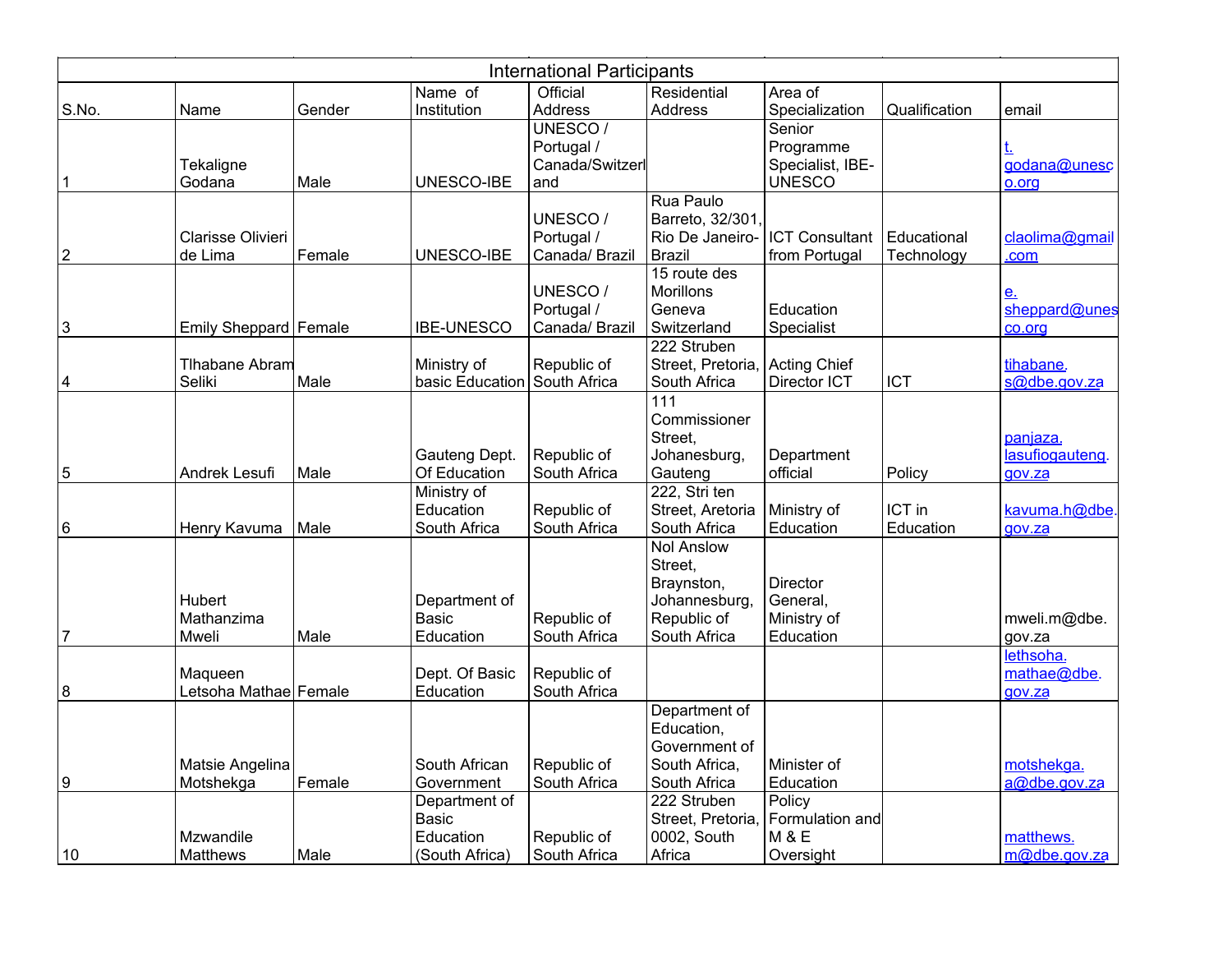|    |                     |        | Ministère de l' |              |                           | Ministère de l'         |                 |                 |
|----|---------------------|--------|-----------------|--------------|---------------------------|-------------------------|-----------------|-----------------|
|    | <b>Biyi Minko</b>   |        | Education       | Republique   |                           | Education               |                 | mbiyiminko@ya   |
| 11 | Manuela             | Female | Nationale       | Gabonaise    | B.P 06 Libreville (Gabon) |                         |                 | hoo.fr          |
|    | Otila               |        | Ministère       |              | 01 74 75 10, BP           | Inspecteur              |                 |                 |
|    | Ossibadjoud         |        | Education       | Republique   | 6 Libreville -            | Général Adjoint         |                 | otila16@yahoo.  |
| 12 | Adolphe             | Male   | Nationale       | Gabonaise    | Gabon                     | des Services            |                 | Fr              |
|    |                     |        |                 |              |                           | Director of             |                 |                 |
|    |                     |        |                 |              |                           | Innovative              |                 |                 |
|    |                     |        |                 |              |                           | <b>Studies</b>          |                 |                 |
|    |                     |        |                 |              | K. Donelaicio             | Institute,              |                 |                 |
|    |                     |        | Vytautas        |              | 58, Kaunas LT-            | Vytautas                |                 | airina.         |
|    | Airina              |        | Magnus          | Republic of  | 44248.                    | Magnus                  |                 | volungeviciene  |
| 13 | Volungevičienė      | Female | University      | Lithuania    | Lithuania                 | University              | IT in Education | @vdu.lt         |
|    |                     |        | Vocational      |              |                           |                         |                 |                 |
|    | Algimantas          |        | School          | Republic of  |                           | Project                 |                 | algimantas@gm   |
| 14 | <b>Teresevičius</b> | Male   | Lithuania       | Lithuania    |                           | Manager                 |                 | ail.com         |
|    |                     |        |                 |              |                           |                         |                 |                 |
|    |                     |        |                 |              | Basanavičiaus             | Secondary               |                 | alvydasvolungev |
|    | Alvydas             |        | Žiburys         | Republic of  | Str. 1, Prienai,          | Education               |                 | čius@gmail.     |
| 15 | Volungevičius       | Male   | Gymnasium       | Lithuania    | Lithuania                 | Specialist              | Infrastructure  | com             |
|    |                     |        |                 |              | Donelaičio 52,            |                         |                 |                 |
|    |                     |        | Vytautas        |              | Kaunas,                   |                         |                 | margarita.      |
|    | Margarita           |        | Magnus          | Republic of  | Lithuania, Lt             |                         |                 | teresevičienė@  |
| 16 | Teresevičienė       | Female | University      | Lithuania    | 44248                     | Teacher                 |                 | odu.et.         |
|    |                     |        |                 |              |                           | Deputy Head of          |                 |                 |
|    |                     |        | Ministry of     |              |                           | the Bureau on           |                 |                 |
|    |                     |        | Azerbaijan      | Republic of  |                           | ICT for                 |                 | aabushov@tsii.  |
| 17 | Ayaz Abushov        | Male   | Republic        | Azerbaijan   | Azerbaijan                | Education               | Education       | edu.az          |
|    |                     |        |                 |              |                           | <b>Director General</b> |                 |                 |
|    |                     |        |                 |              |                           | of Human                |                 |                 |
|    |                     |        |                 |              |                           | Resources               |                 |                 |
|    | Badar Hamood        |        |                 |              |                           | Development,            |                 |                 |
|    | Rashid Al           |        |                 | Sultanate of |                           | Ministry of             |                 | balkhurusi@noe  |
| 18 | Kharusi             |        |                 | Oman         |                           | Education               |                 | .com            |
|    |                     |        |                 |              |                           | Assistant               |                 |                 |
|    |                     |        |                 |              |                           | Director of             |                 |                 |
|    | Faisal Ali Al       |        |                 | Sultanate of |                           | Information             |                 |                 |
| 19 | <b>Busaidi</b>      | Male   | <b>MOE</b>      | Oman         | Oman                      | Technology              |                 | f@moe.om        |
|    |                     |        | Ministry of     |              |                           |                         |                 |                 |
|    |                     |        | Basic           |              |                           | E-Education             |                 |                 |
|    | Masome B.T.         |        | Education-      | Republic of  | P/BAG 00 843,             | Policy                  |                 | mtrebaone@gm    |
| 20 | Rebaone             | Male   | Botswana        | Botswana     | Gaborone                  | Coordinator             |                 | ail.com         |
|    |                     |        | Botswana        |              |                           |                         |                 |                 |
|    |                     |        | International   |              | Bag 16,                   |                         |                 |                 |
|    | Dimane              |        | University of S | Republic of  | Palapye,                  | Government of           | Computer        | mpoelengd@biu   |
| 21 | Mpoeleng            | Male   | & T             | Botswana     | Botswana                  | Botswana                | Science         | st.ac.bw        |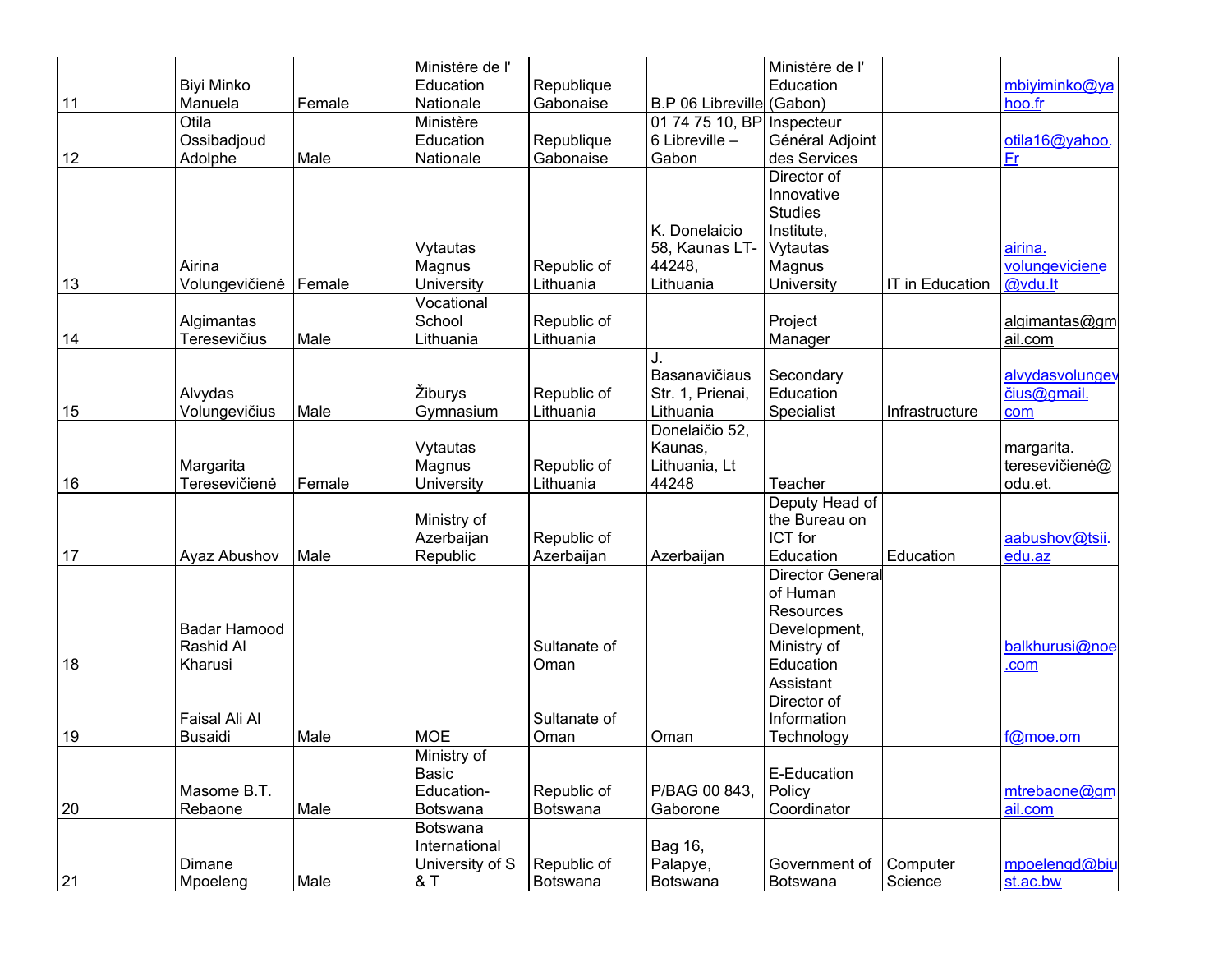|    | <b>Fahed Heliwan</b>    |        | Saudi Arabia           | Kingdom of    |                          | Ministry of      |                      | mamadani@mo     |
|----|-------------------------|--------|------------------------|---------------|--------------------------|------------------|----------------------|-----------------|
| 22 | M. Almetiri             | Male   | Education              | Saudi Arabia  | Riyadh Saudi             | Education        | IT (Education)       | e.gov.sa        |
|    | Mohammed                |        |                        |               | Al Mazor St,             |                  | Human                |                 |
|    | Abdulaziz A.            |        | Ministry of            | Kingdom of    | Ministry of              |                  | Development          | mamadani@mo     |
| 23 | Almadani                | Male   | Education              | Saudi Arabia  | Education                |                  | and IT               | e.gov.sa        |
|    |                         |        |                        |               |                          | Principal        |                      |                 |
|    |                         |        |                        |               |                          | Secretary for    |                      |                 |
|    |                         |        |                        |               | Dept. Of ICT             | the Dept. of     |                      |                 |
|    |                         |        |                        |               | (DICT), 3rd              | Information and  |                      |                 |
|    |                         |        |                        |               | Floor,                   | Communication    |                      |                 |
|    |                         |        |                        |               | Carauteilei              | Technology       |                      |                 |
|    |                         |        |                        |               | House, Manelier from the |                  | Physics,             |                 |
|    | Benjamin                |        | Ministry of            | Republic of   | Street, Victoria         | President's      | Education and        |                 |
| 24 | Rondolf Choppy Male     |        | Education              | Seychelles    | Seychelles               | Office (DICT)    | Computing            | ps@ict.gov.sc   |
|    | Merida Marie            |        |                        |               | Mount Fleuri,            | Principal        |                      |                 |
|    | Antoinette              |        | Ministry of            | Republic of   | Mahe                     | Secretary        |                      | mdelcy@eduhq.   |
| 25 | Delcy                   | Female | Education              | Seychelles    | Seychelles               | Education        |                      | edu.sc          |
|    |                         |        |                        |               |                          | Director, ICT    |                      |                 |
|    |                         |        |                        |               |                          | Support          |                      |                 |
|    |                         |        |                        |               |                          | <b>Services</b>  |                      |                 |
|    |                         |        |                        |               |                          | Education and    |                      |                 |
|    |                         |        |                        |               |                          | Student          |                      |                 |
|    |                         |        |                        |               |                          | Services         |                      |                 |
|    |                         |        |                        |               | <b>Mont Fleuri</b>       | Division,        |                      |                 |
|    | Michelle                |        | Ministry of            | Republic of   | Mahe, P.O Box            | Ministry of      |                      | rdenys@eduhg.   |
| 26 | Rosalind Denys   Female |        | Education              | Seychelles    | 48                       | Education        | <b>ICT Education</b> | edu.sc          |
|    |                         |        |                        |               |                          | $Researcher -$   |                      |                 |
|    |                         |        |                        |               |                          | Foundation of    |                      |                 |
|    |                         |        |                        |               | NCERD, 12                | Education        |                      |                 |
|    |                         |        | <b>National Center</b> |               | <b>Waked Street</b>      | (Teacher         | Teacher              |                 |
|    | Gamil El-Sayed          |        | for Educational        | Arab Republic | off El-Gomhoria          | Professional     | Professional         | gamil1972@hot   |
| 27 | <b>Ahmed Farghly</b>    | Male   | Research               | of Egypt      | Street, Cairo            | Development)     | Development          | mail.com        |
|    |                         |        | Ministry of            |               |                          | Department       |                      |                 |
|    | Inas Mohamed            |        | Education -            | Arab Republic | Ministry of              | Manager          | Elearning /          | inasobhy@yaho   |
| 28 | Sobhy                   | Female | Egypt                  | of Egypt      | Education                | Teacher          | Tech. Training       | o.com           |
|    |                         |        |                        |               |                          | Senior Inspector |                      |                 |
|    |                         |        | Ministry of            |               | P.O. Box 8763.           | ICT, Ministry of |                      |                 |
|    | Leonard                 |        | <b>Education and</b>   | Kingdom of    | Mbabane,                 | Education and    |                      | Imktsela@gmail  |
| 29 | Mgcibelo Tsela          | Male   | Training               | Swaziland     | Swaziland                | Training         |                      | .com            |
|    | Sibongile Mavis         |        |                        | Kingdom of    |                          |                  |                      | cordeliasimelan |
| 30 | Mtshali-Dlamini         |        |                        | Swaziland     |                          |                  |                      | e@gmail.com     |
|    |                         |        |                        |               |                          |                  |                      | n.              |
|    |                         |        |                        | Russian       |                          |                  |                      | amelina@unesc   |
| 31 | Natalia Amelina Female  |        | <b>UNESCO IITE</b>     | Federation    |                          | UNESCO-IITE      | Education            | o.org           |